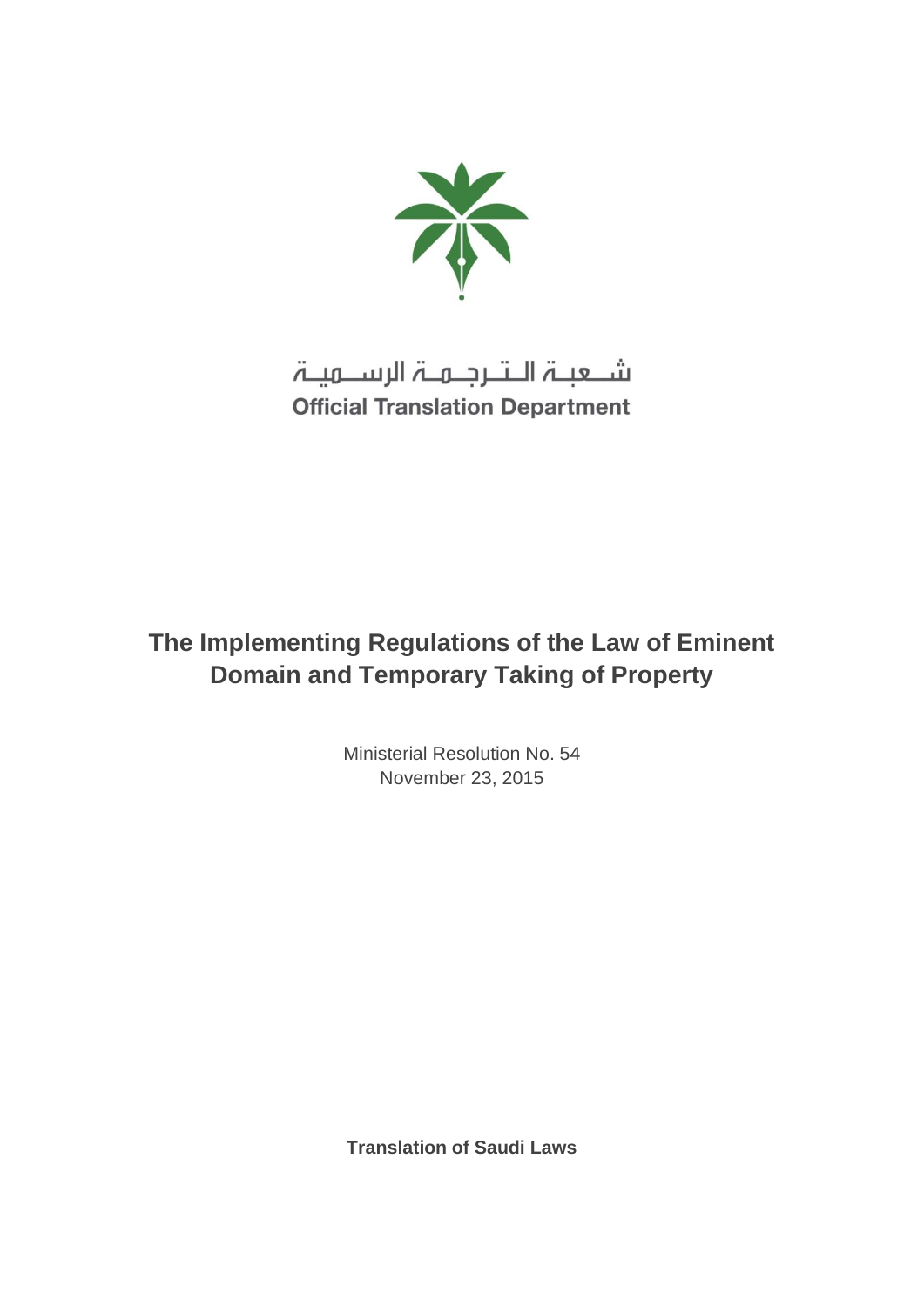

#### **NOTE:**

The translation of Saudi laws takes the following into consideration:

- Words used in the singular form include the plural and vice versa.
- Words used in the masculine form include the feminine.
- Words used in the present tense include the present as well as the future.
- The word "person" or "persons" and their related pronouns (he, his, him, they, their, them) refer to a natural and legal person.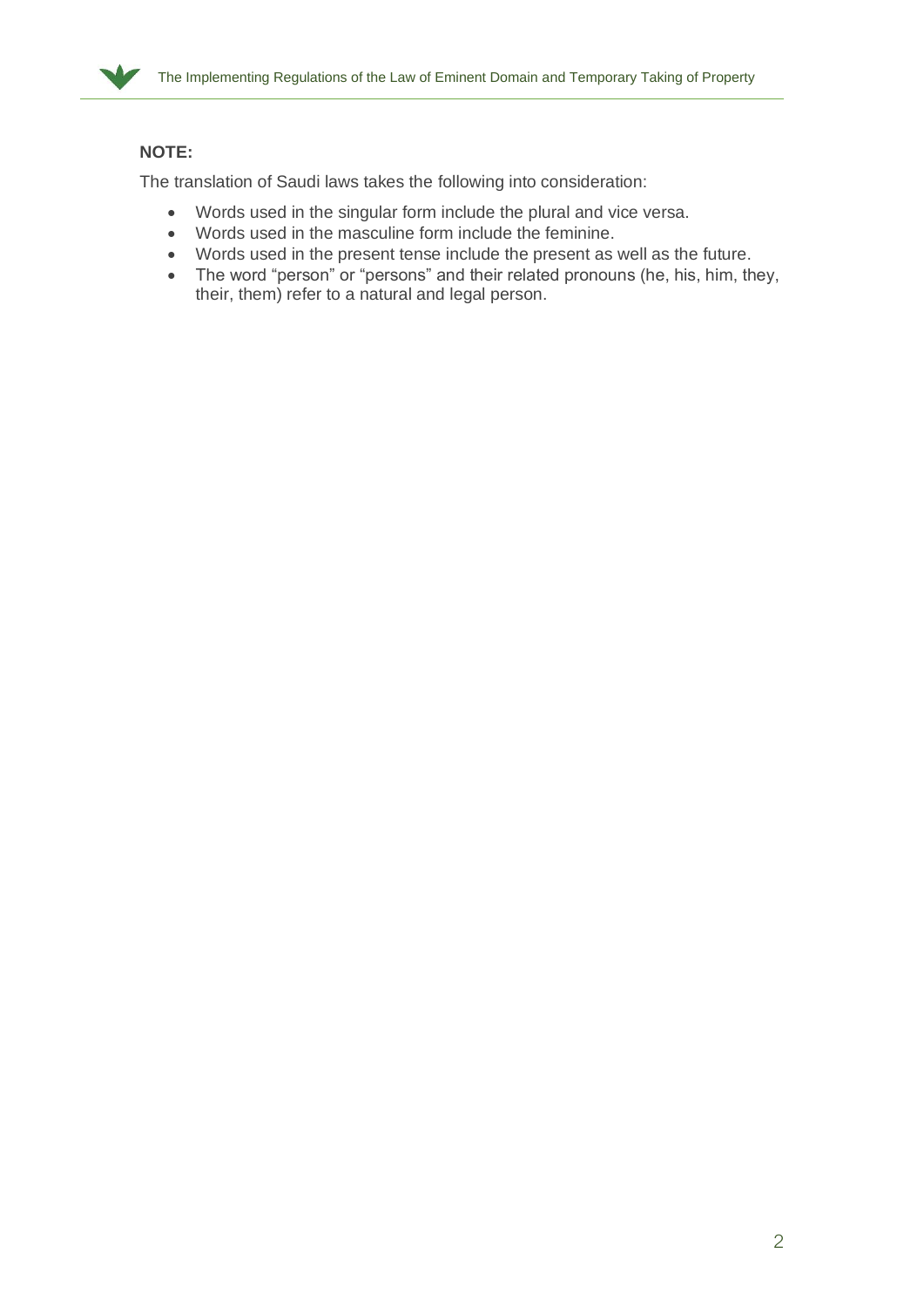

## **The Implementing Regulations of the Law of Eminent Domain and Temporary Taking of Property**

## **Article 1**

In these Regulations, the following terms and phrases shall have the meanings assigned thereto, unless the context requires otherwise:

- 1. **Law:** Law of Eminent Domain and Temporary Taking of Property.
- 2. **Public Corporate Entities:** Any government agency that manages or supervises a public utility in the Kingdom.
- 3. **Expropriation of Property for Public Use**: The taking of real property, whether owned by an individual, a private entity, or a government agency, for the purpose of constructing or expanding public utilities and services for public benefit.
- 4. **Project Approved in the Budget**: An allocation in the budget of the beneficiary agency for the expropriation of real property for public use.
- 5. **Public Utilities and Services**: Roads and railways; networks of water, electricity, gas, petroleum, telephone, sewage, and flood drainage, and the like; mosques; and educational, health, and security premises, and the like, which are not included in the statutory percentage.
- 6. **Compensation**: Cash or in-kind consideration that is estimated in accordance with the Law.
- 7. **Development**: To create any type of activity for investment or other purposes, whether agricultural, urban, or otherwise, except for fencing, be it made of building materials or plants, on a particular site leading to a change in its features.
- 8. **Developed lands**: Lands on which any kind of development is established.
- 9. **Development Protection Zone**: The lines indicated on the maps of urban boundary documents that identify the development protection zone up to the year 1450H.
- 10. **White Lands**: Lands that have not been invested or developed in any way, regardless of the type of ownership (agricultural, residential, or any other deed). Determining whether or not a land is a white land shall be based on its status at the time of publishing the expropriation initiation decision.
- 11. **Statutory Percentage**: The non-compensated portion of a land expropriated to be planned for the service thereof.
- 12. **Plan Percentage**: The portion of the land expropriated to be planned for the service thereof. Such portion shall be calculated as a percentage of the total land area and may be equal to, less, or greater than the statutory percentage.
- 13. **Land Division:** The division of a land into two or more plots which requires one or more roads to be constructed for the service thereof.
- 14. **Land Planning**: The planning of the division of a land and the designation of the network of roads, public utilities, and the like for the service thereof.
- 15. **Approved Plan**: The plan of a land which meets legally prescribed requirements.
- 16. **Preliminary Conceptual Plan**: An initial plan prepared by the landowner which includes the entire land and roads, indicating the statutory percentage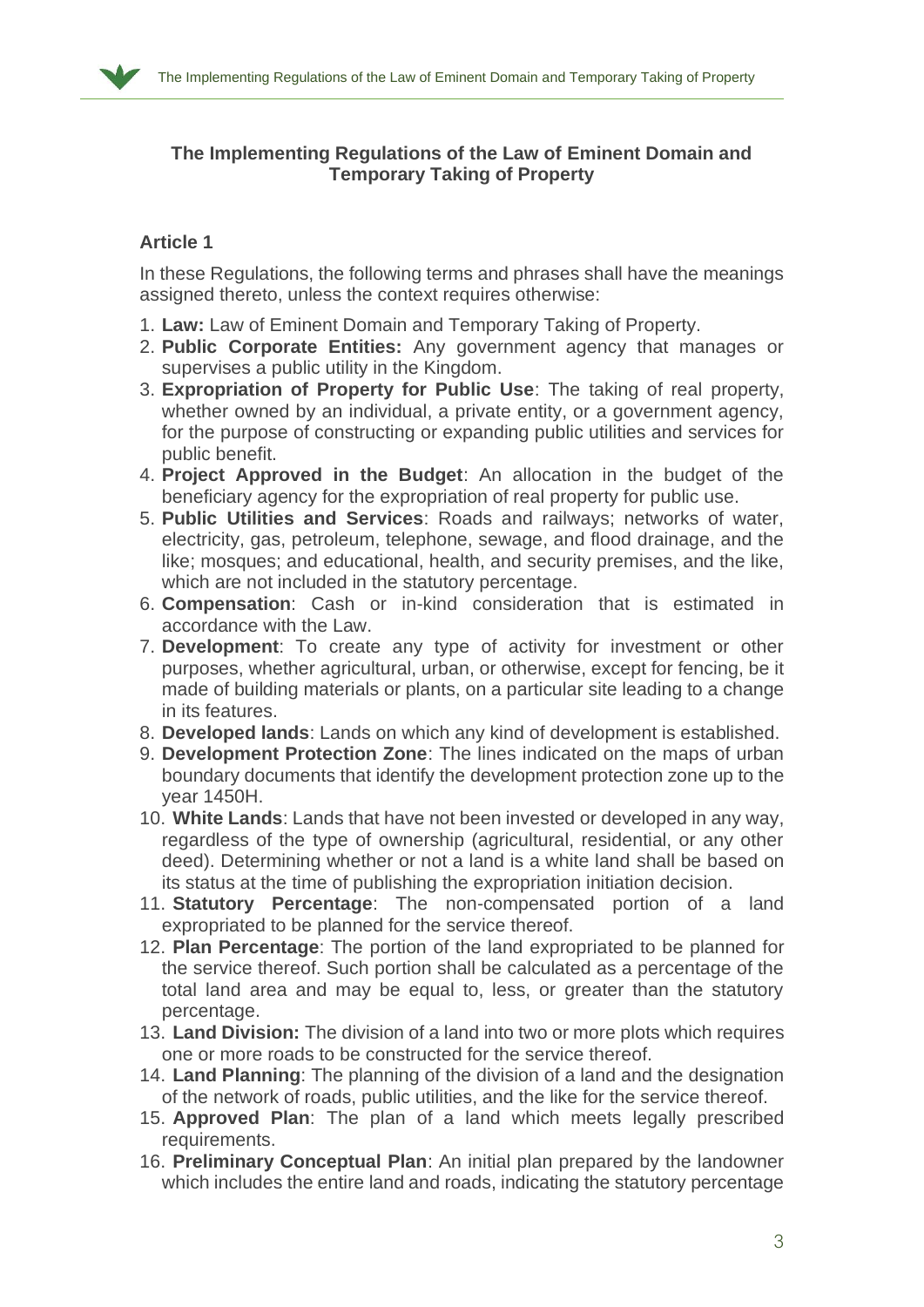

expropriated from such land.

- 17. **Main Roads**: The roads designed to accommodate most of the traffic entering or exiting the city and transit traffic, as well as roads designed to connect different parts of the city.
- 18. **Valuation Decision Date**: The date on which the agency owning the project approves the valuation committee's report.

## **Article 2**

The agency owning the project shall, prior to initiating the expropriation proceedings, verify that the site designated for the project has no State-owned real property sufficient for constructing the project.

#### **Article 3**

- 1. Expropriation of real property for public use shall be made to execute projects approved in the budget in the following cases:
	- a) For the benefit of public utilities and services.
	- b) For the expansion of existing government sites or sites designated thereto in the approved plans upon coordination with the Ministry of Municipal and Rural Affairs.
	- c) For the establishment of projects for government agencies if no approved sites meeting the needs of such projects are available.
- 2. Expropriation of real property in the cases provided for in paragraph (1)(a) and (c) of this Article shall be made as follows:
	- a) The beneficiary agency shall make the initial selection of the appropriate sites and shall notify their owners.
	- b) The agency owning the project shall coordinate with the Ministry of Municipal and Rural Affairs in the selection of the most suitable sites for which expropriation is proposed, and shall complete the necessary requirements for the preparation of the site and the approval of its plan in accordance with the relevant procedures. The agency owning the project shall notify the owners of the real properties referred to in paragraph (a) of this Article of the actions which shall be taken with regard to their properties within a period not exceeding six months from the date of their notification of the initial selection.
	- c) The beneficiary agency shall expropriate the site approved pursuant to paragraph (b) of this Article, in accordance with applicable procedures.

#### **Article 4**

- 1. The Ministry of Municipal and Rural Affairs shall notify the Ministry of Finance—State Properties General Authority—of the sites allocated for public use in approved plans within a period not exceeding 30 days from the date of the plan's final approval.
- 2. Lands allocated for public use that do not fall within the statutory percentage shall be expropriated in accordance with the provisions of the Law; the valuation committee shall assess the compensation in accordance with the following:

a) The price per square meter of the lands prior to planning; provided that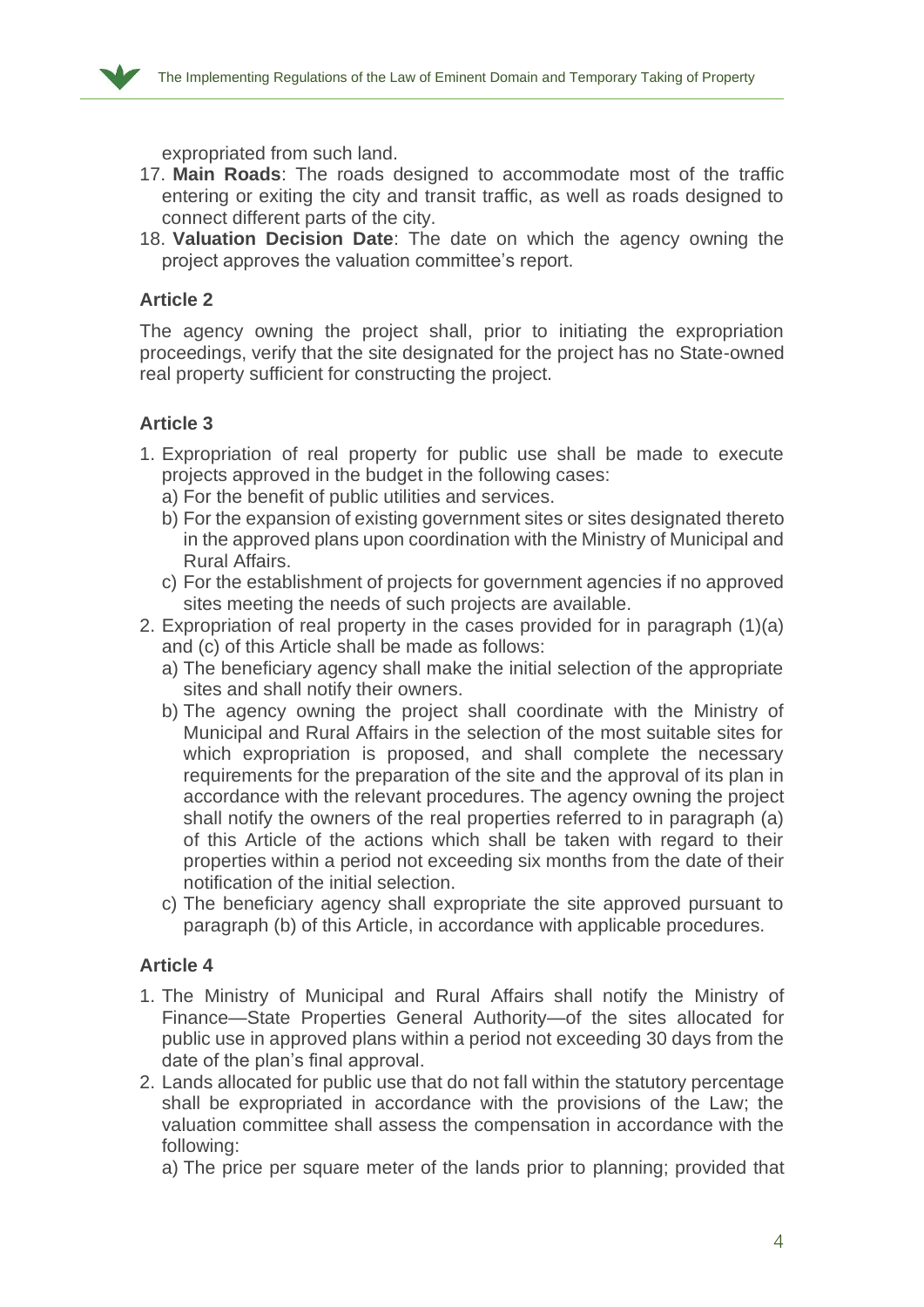

the compensation is paid within two years from the allocation date.

b) The price per square meter at the time of expropriation; provided that the compensation is paid after two years from the allocation date.

### **Article 5**

- 1. The agencies executing public utility networks shall coordinate with the Ministry of Municipal and Rural Affairs or the Ministry of Transport, as applicable, to designate the routes of such networks along designated or existing roads, if feasible.
- 2. Public utility networks shall be constructed according to the approved master plan which indicates the main road networks. If no master plan is available, the agency owning the project shall propose a route for the main utility lines and shall submit the same to the Ministry of Municipal and Rural Affairs or the Ministry of Transport, as applicable, for approval.
- 3. If public utility networks are required to be executed in areas where roads are not available or their routes cannot be determined, the agency owning the project shall compensate landowners for the expropriated portions of their lands, in accordance with the Law.
- 4. If the execution of high-voltage power lines requires areas the width of which exceeds the width of the road, whether existing or designated, the agency owning the project shall compensate landowners for the expropriated portions of their lands, in accordance with the Law.

#### **Article 6**

Subject to Article 5 of these Regulations, and without prejudice to other laws, a company operating a public utility may, if required and in accordance with the Law, expropriate properties that obstruct the route of the utility networks it operates to the extent consistent with the nature of its duties. Expropriation of such properties shall be limited to the networks' technical needs and shall be made according to the following:

- 1. The company shall submit an expropriation application to the government agency overseeing the activity of the public utility, accompanied by a full description of the project, the property to be expropriated, and the need for expropriation.
- 2. The government agency overseeing the activity of the public utility shall be provided with a report on the initial assessment of the total compensation to be paid for the property to be expropriated.
- 3. The company shall submit to the government agency overseeing the activity of the public utility proof of its financial ability to pay the compensation for expropriation.
- 4. The expropriation approval decision shall be issued by the minister overseeing the activity of the public utility.

#### **Article 7**

Owners of lands of 10,000 square meters or less, shall be compensated by the agency owning the project for the entire portion expropriated for the execution of main road networks.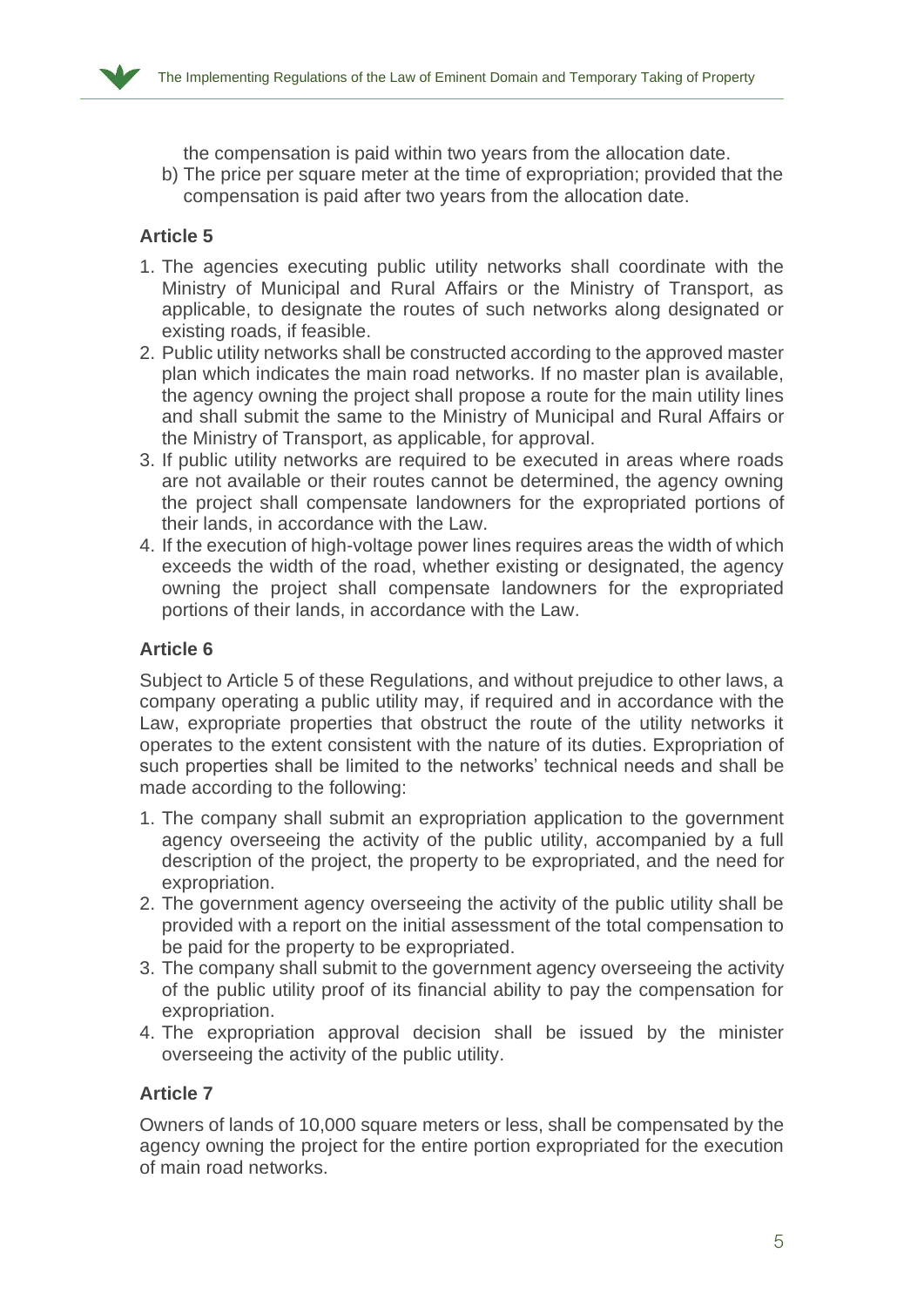

If an approved main road passes through an owned white land whose plan has been approved by the Ministry of Municipal and Rural Affairs and from which the statutory percentage has been taken, the landowner shall be compensated by the agency owning the project for the portion expropriated for the main road, unless the remaining undeveloped area exceeds 10,000 square meters; in such case, the remaining area shall be subject to Article 11 of these Regulations.

### **Article 9**

If a main road is constructed through developed lands, regardless of the type of development, compensation shall be made for the expropriated portions as well as the buildings, installations, and plants thereon.

### **Article 10**

If the owner of a developed land requests the planning or subdivision of the land, expropriations made therefor which are within the statutory percentage shall not be compensated, nor expropriations exceeding said percentage if requested or approved thereby.

#### **Article 11**

The landowner shall be entitled to compensation for any expropriation made for the purpose of planning or for the designation and construction of main road networks, as follows:

**First:** Lands within a development protection zone:

- 1. If an approved main road passes through an owned white land from which the statutory percentage has not been taken pursuant to an approved plan, the agency owning the project shall prepare an initial plan which includes the main road, upon obtaining the approval of the Ministry of Municipal and Rural Affairs. In such case, the following shall apply:
- 1.1 The landowner shall not, in any case, be compensated for any expropriation made to his property if the increase in the plan percentage for the purpose of planning is made at his request.
- 1.2 The landowner shall not be compensated for any expropriation made to his property if the expropriated portion does not exceed the statutory percentage, provided the remaining portion, after expropriation, is 10,000 square meters or more.
- 1.3 If the remaining portion, after expropriation, is 10,000 square meters or more, the agency owning the project shall compensate the landowner for any expropriated portion which exceeds the statutory percentage.
- 1.4 If the land, after expropriation, becomes less than 10,000 square meters, the landowner shall be compensated only for the expropriated portion under 10,000 square meters, provided the total expropriated portion does not exceed the statutory percentage.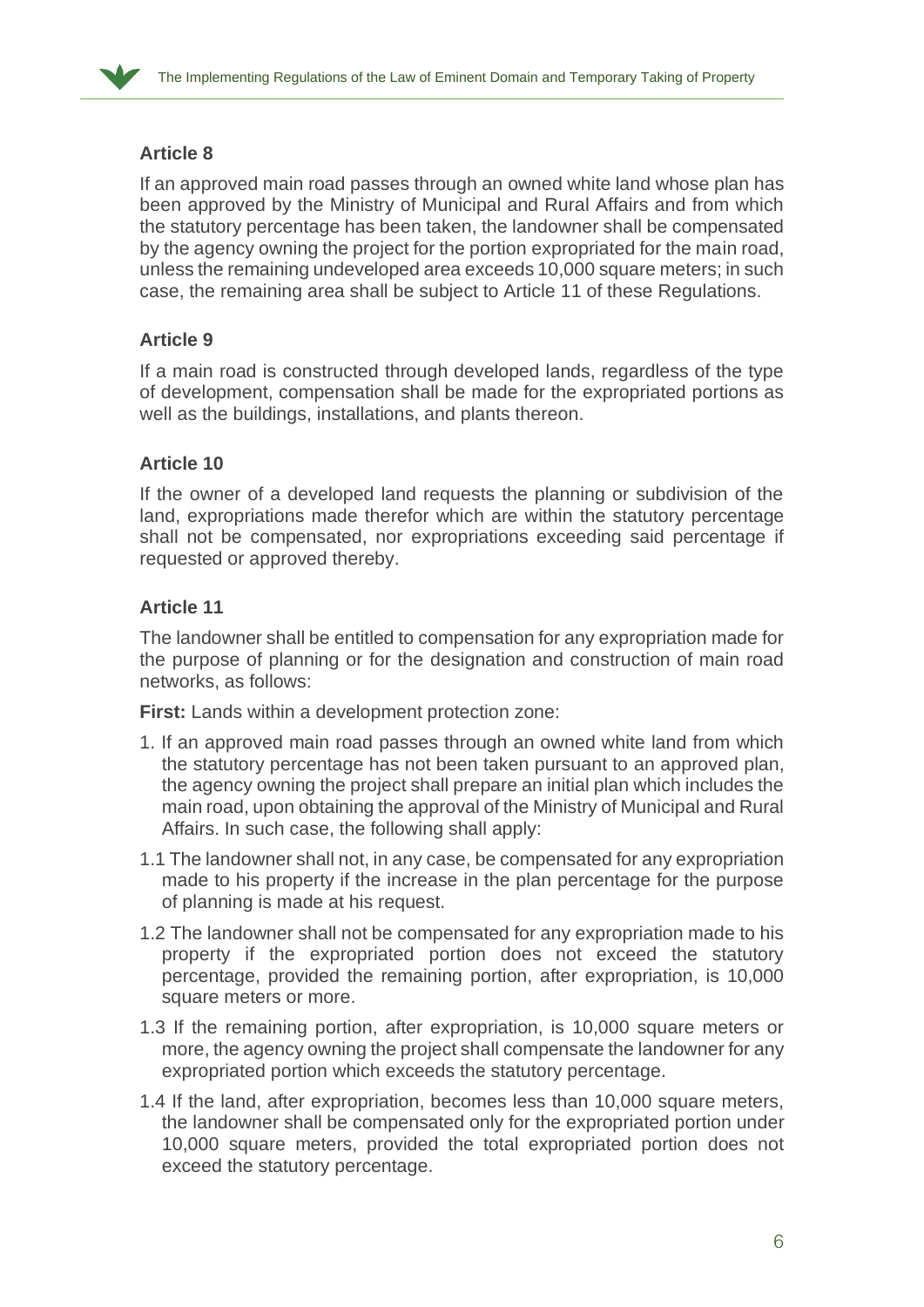

- 1.5 If the portion expropriated for the project exceeds the statutory percentage and the remaining portion of the land after expropriation is under 10,000 square meters, the owner shall be compensated for the expropriated portion under 10,000 square meters in addition to compensating him for the difference in land area between the portion expropriated above the statutory percentage and the portion expropriated under 10,000 square meters if the former is higher.
- 2. If an approved main road passes through an owned white land from which part of the statutory percentage has been expropriated for a main road, an initial plan of said land shall be prepared comprising the two roads upon obtaining the approval of the Ministry of Municipal and Rural Affairs, taking the following into account:
- 2.1The landowner shall not be compensated for any further expropriation if the total portion of the previous and subsequent expropriations does not exceed the statutory percentage, provided that the remaining portion of the land after said expropriations is 10,000 square meters or more.
- 2.2 If the land, after expropriation, becomes less than 10,000 square meters, the landowner shall be compensated only for the expropriated portion under 10,000 square meters, provided the total portion of the previous and subsequent expropriations does not exceed the statutory percentage.
- 2.3 The landowner shall be compensated for the difference in land area from the previous and subsequent statutory percentages if the remaining land, after both expropriations, is over 10,000 square meters.
- 2.4 If the remaining land, after both expropriations, is under 10,000 square meters, and the expropriated portion exceeds the statutory percentage, the agency owning the project shall compensate the landowner for the expropriated portion under 10,000 square meters, in addition to compensating him for the difference in land area between the portion expropriated above the statutory percentage and the portion expropriated under 10,000 square meters if the former is higher.
- 3. If the landowner requests approval of the plan of his land (the initial plan previously accepted), the following shall be taken into account:
- 3.1 If the landowner requests modification of the initial plan to which he previously agreed, and if the modified plan requires additional expropriations, the landowner shall not be compensated for the additional expropriations.
- 3.2 If the Ministry of Municipal and Rural Affairs modifies the initial plan to which the landowner previously agreed, and if the modified plan requires additional expropriations, the landowner shall be compensated for the additional expropriations.
- 4. If the landowner fails to provide the initial plan or the Ministry of Municipal and Rural Affairs does not approve the same, a cadastral plan shall be made of the entire land to designate the main road. If the road area exceeds 12% of the total land area, the agency owning the project shall compensate the landowner for any expropriation made above said percentage.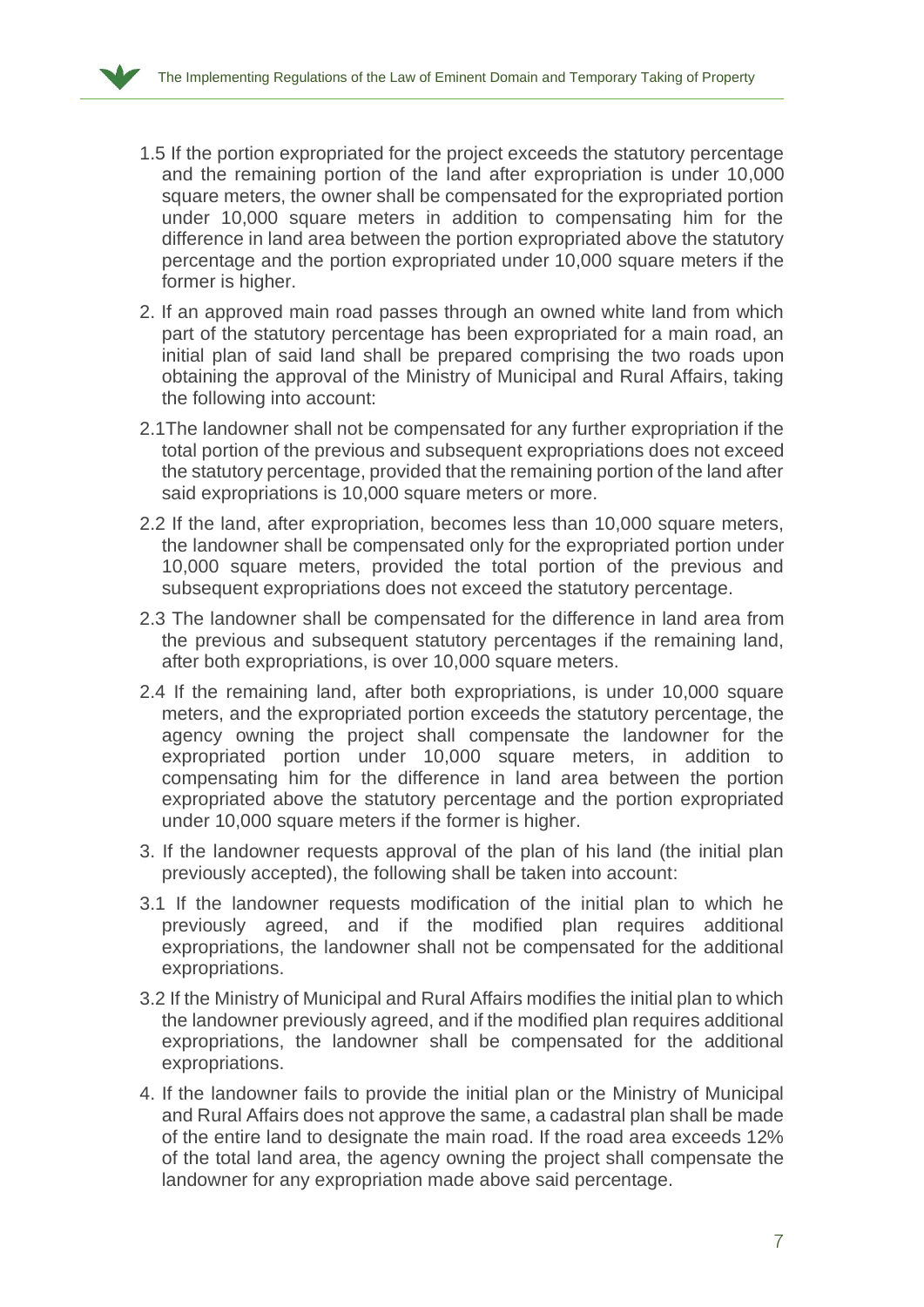

**Second:** Lands located outside the development protection zone:

- 1. The landowner of a white land located outside the development protection zone whose area is over 10,000 square meters, and from which the statutory percentage is not expropriated, and through which an approved main road passes through, shall not be compensated for any expropriation less than 12% of its total area, taking the following into account:
- 1.1 If a main road, whose area exceeds 12% of the total land area, passes through an owned white land, the landowner shall be compensated by the agency owning the project for any expropriation made above said percentage.
- 1.2 The landowner shall not be compensated for any expropriation made to his land if the portion expropriated does not exceed 12%, provided the remaining land after expropriation is 10,000 square meters or more.
- 1.3 If the land area, after expropriation, becomes less than 10,000 square meters, the landowner shall be compensated for the expropriated portion even if it does not exceed 12% of the total land area.
- 1.4 If the remaining portion after expropriation is 10,000 square meters or more, the landowner shall be compensated for any expropriation made above 12% of the total land area.
- 1.5 If the portion expropriated for the project exceeds 12% and the remaining portion of the land after expropriation is under 10,000 square meters, the landowner shall be compensated for the portion expropriated under 10,000 square meters in addition to compensating him for any difference in land area between the portion expropriated above 12% and the portion expropriated under 10,000 square meters if the former is higher.
- 2. If a main road passes through an owned white land from which less than 12% of the land's total area has been expropriated for another main road, the following shall be taken into account:
- 2.1 The landowner shall not be compensated for any subsequent expropriation if the total area of the previous and subsequent expropriations does not exceed 12%, provided that the remaining portion after both expropriations is 10,000 square meters or more.
- 2.2 If the land area, after expropriation, becomes less than 10,000 square meters, the landowner shall be compensated for the previous and subsequent expropriations even if they do not exceed 12% of the total land area.
- 2.3 The landowner shall be compensated for both expropriations if they exceed 12% of the total land area and the remaining land is more than 10,000 square meters.
- 2.4 If the remaining portion after both expropriations is under 10,000 square meters, and if the expropriated area exceeds 12%, the landowner shall be compensated for the portion expropriated under 10,000 square meters, in addition to compensating him for any difference in land area between the portion expropriated above 12% and the portion expropriated under 10,000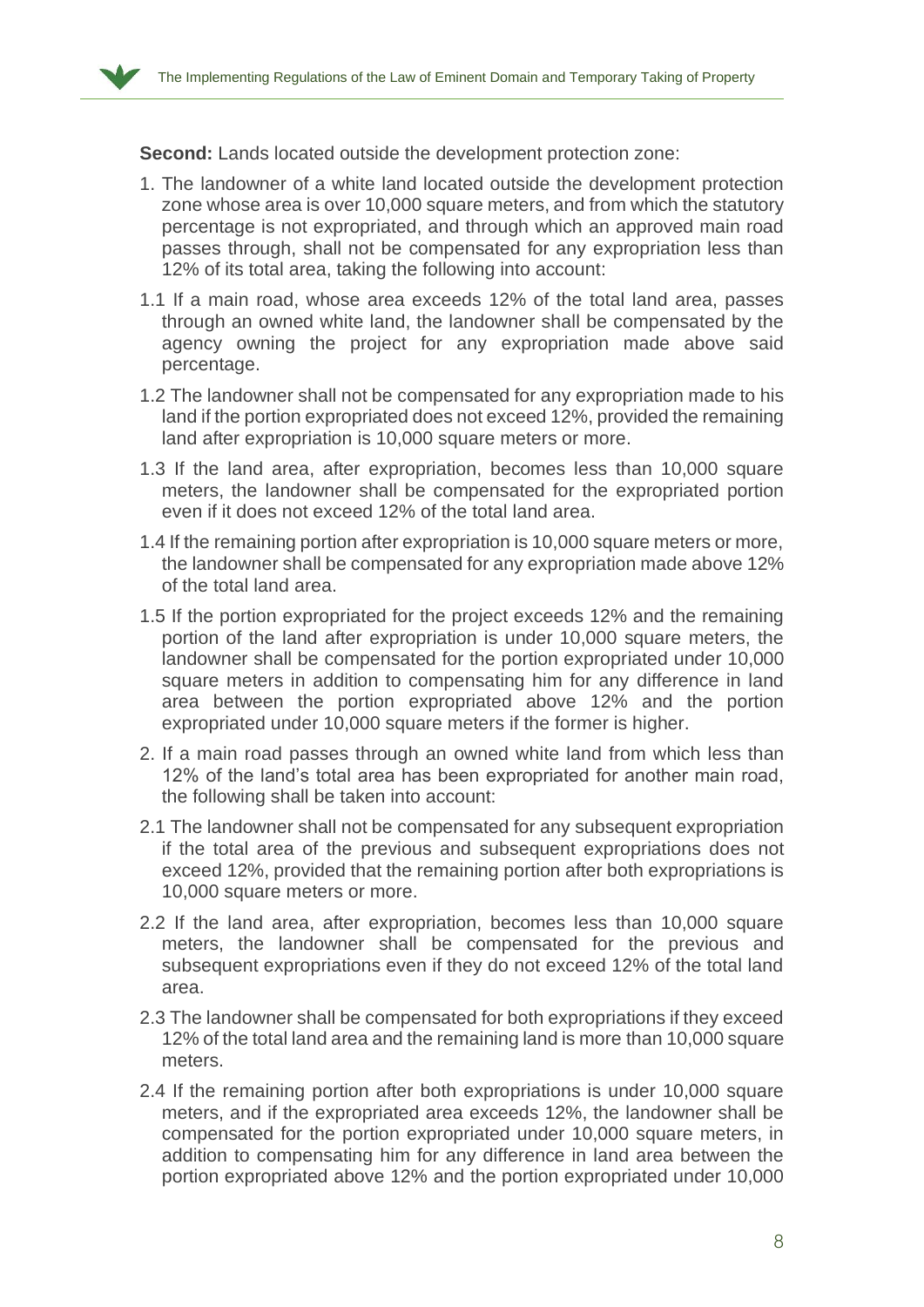

square meters if the former is higher.

**Third**: Cities, counties, and districts with no development protection zones:

The Ministry of Municipal and Rural Affairs shall issue directives regarding the phases of development protection zones for cities, villages, and rural settlements with no development zones; the clauses First and Second of this Article shall be enforced in accordance with said directives.

## **Article 12**

The decision approving initiation of expropriation proceedings shall include:

- 1. the number and name of the project approved in the budget;
- 2. the agency owning the project;
- 3. the purpose of expropriation;
- 4. the project's approved plan;
- 5. an invitation to the agencies represented in the committee for the inventory and description of the expropriated real property and the valuation committee to name their representatives within a period not exceeding 15 days; and
- 6. a request to each owner of a property located within the project plan to provide the agency owning the project with a copy of the land title, and to provide in the designated form his name or the name of his representative, his registered address, and his contact information.

## **Article 13**

- 1. The agency owning the project shall notify the owners or occupants, or their representatives, of real property included in the inventory process referred to in Article 6(3) of the Law of the date on which the inventory committee is scheduled to enter their property by a notice either placed on their property or delivered to their registered address; if infeasible, notification may be made through any other means the agency deems appropriate.
- 2. In addition to the provision of Article 6(3) of the Law, the inventory committee shall include in its report a list of the properties adjacent to the property subject to expropriation, as well as the width of the surrounding streets and any information the landowner wishes to include in the report, provided that supporting documents are included.
- 3. The agency owning the project shall prepare a detailed plan for each property included in the inventory process. Said plan shall include the type of property; the particulars of the title deed, if applicable; the cadastral survey; the total area of the property, the total area to be expropriated, and the remainder thereof; as well as any information the agency deems necessary.

#### **Article 14**

1. The agency owning the project shall, within sufficient time prior to the valuation committee's commencement of its duties, notify the owners or occupants of real property, or their representatives, of the date and time of the committee's inspection by a notice either placed on their property or delivered to their registered address; if infeasible, notification may be made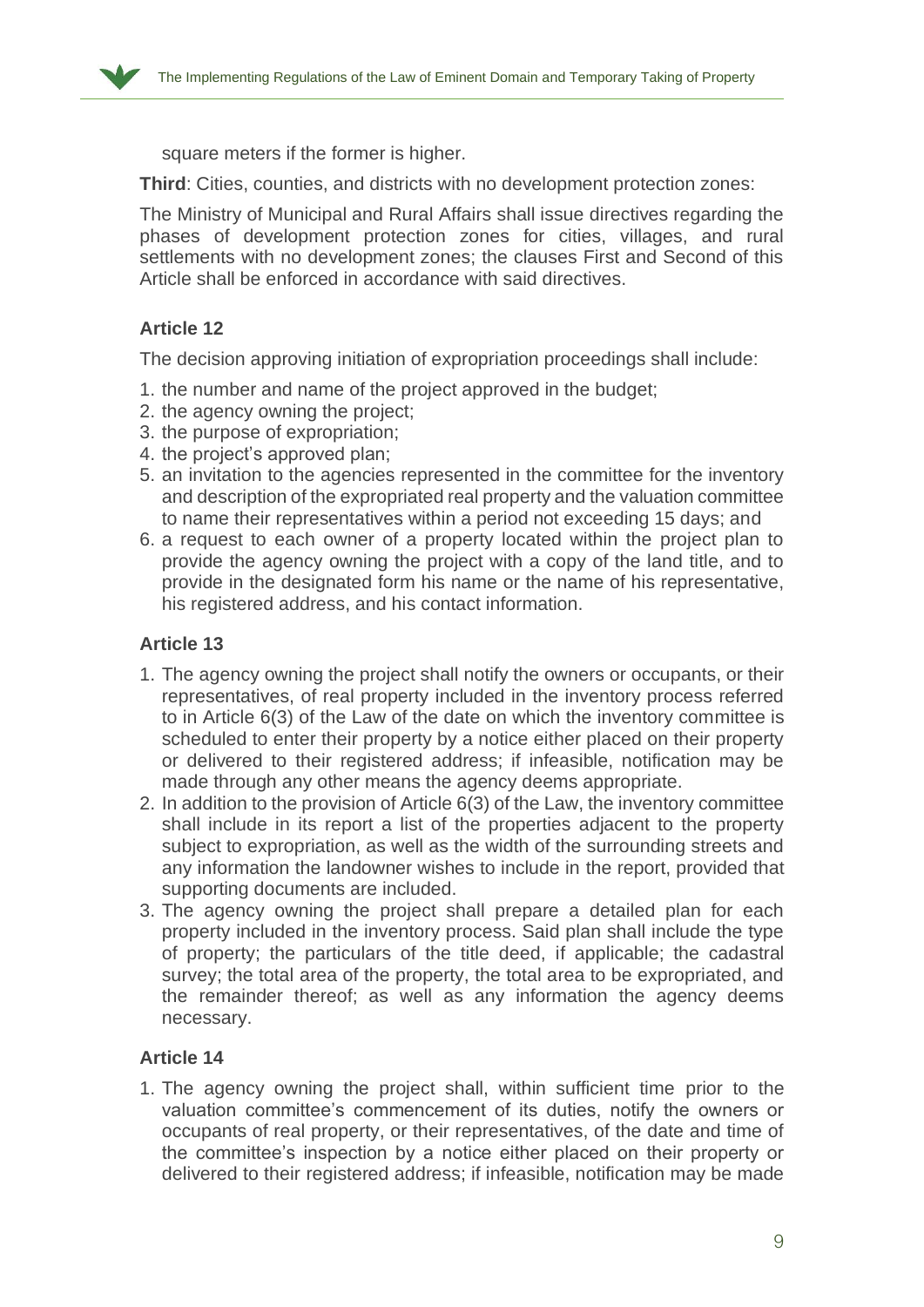through any other means the agency deems appropriate.

2. If the owner or occupant of the property subject to expropriation or his representative does not permit the valuation committee to perform its duties, the committee shall prepare and submit a report thereon to the agency owning the project in order to take the necessary measures. The committee shall notify the owner of the property of such report before the agency takes any action to implement Article 20 of these Regulations with regards to the property subject to expropriation.

## **Article 15**

- 1. The agency owning the project shall coordinate the valuation committee's work and shall call for its meetings. Committee meetings shall only be valid if attended by all members, and its decisions shall be passed by majority vote.
- 2. The minutes of the valuation committee shall include all deliberations and decisions; the properties in question and their appurtenances; the total amount of compensation; and the names of the members objecting to the assessment, the amount of the assessment they deem appropriate, and the grounds for their objection. Said minutes shall be signed by all committee members.
- 3. The valuation committee shall submit the minutes to the agency for approval after being signed by all members; the agency shall provide a copy thereof to the Ministry of Finance within a period not exceeding 15 days from the date of approval.
- 4. The valuation committee's decision shall be deemed final upon the lapse of 30 days from the date thereof if the agency or the Ministry of Finance do not object to the decision. If an objection is made, the agency shall take the necessary actions in accordance with Article 9(3) of the Law.
- 5. If assessment of the property to be expropriated is infeasible, the valuation committee shall prepare a report specifying the period of postponement and the reasons therefor, and shall submit the same to the agency owning the project for approval.
- 6. Each member of the valuation committee shall, prior to commencing his duties, submit a written declaration to the agency owning the project stating that neither he, his spouse, in-laws, nor relatives up to the fourth degree have any right or interest, whether direct or indirect, in the property to be expropriated or the property affected by the expropriation process, and that he is not an agent for any person with a legal interest in the property, or a trustee or guardian of the property. If any of the above-mentioned cases occurs, the agency shall request the entity to which the member belongs to name a substitute member.
- 7. Subject to the provisions of the Accredited Valuers Law issued by Royal Decree No. (M/43), dated 9/7/1433H, the two expert members of the valuation committee shall be from among experts approved by the Saudi Authority for Accredited Valuers.
- 8. The valuation committee may seek the assistance of experts or employees to perform its duties; in such case, their opinion shall not be binding.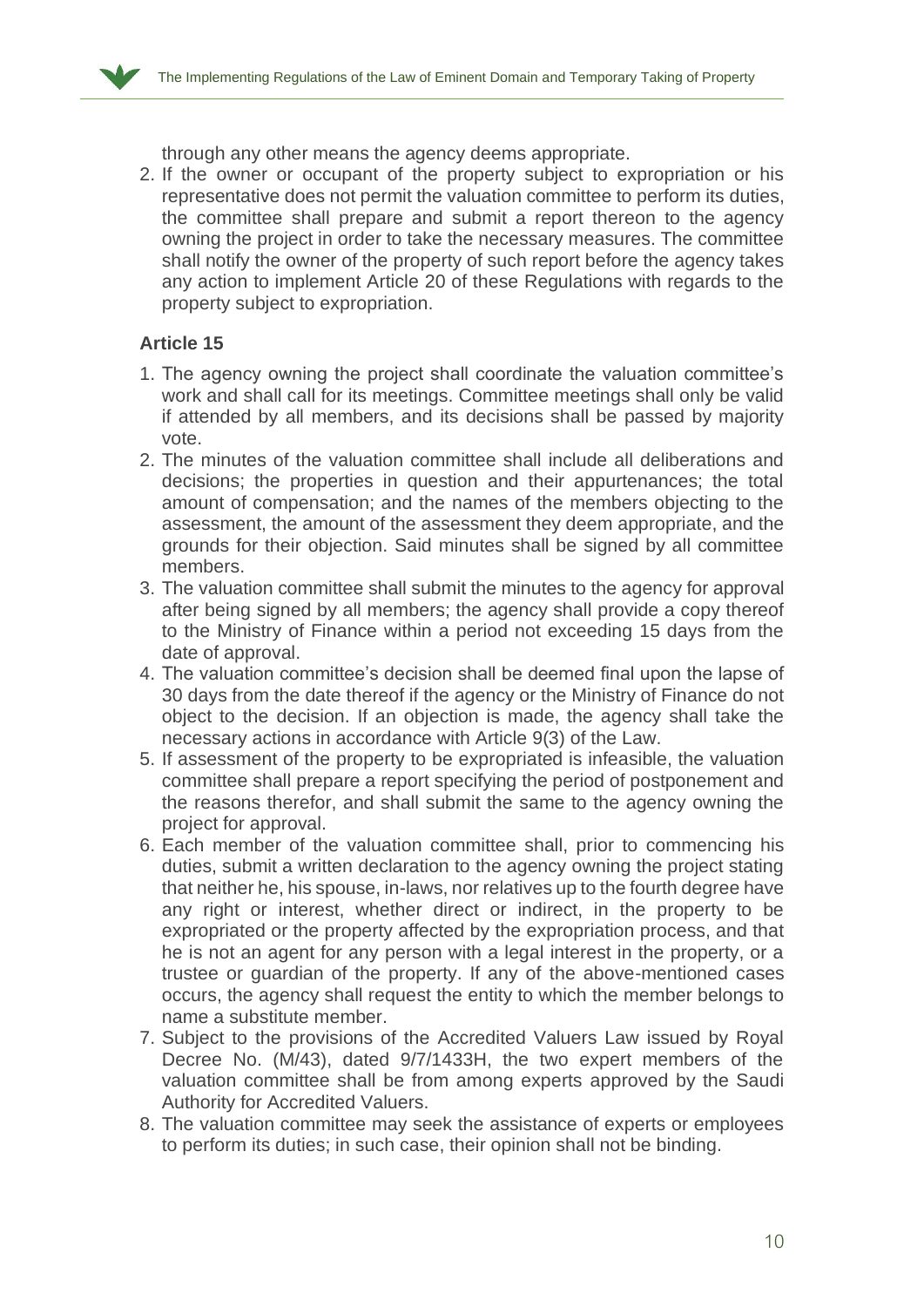- 1. Subject to the standards and rules set by the Saudi Authority for Accredited Valuers, the valuation committee shall adopt one assessment method or more, provided that it indicates the methods used in the assessment decision, including:
	- a) comparison: assessing the value of the expropriated real property by analyzing the prices of similar properties;
	- b) cost: assessing the cost of constructing a new property similar to the expropriated one in terms of specifications and use after deducting the depreciation value; assessment shall be based on the cost of construction at the time the expropriation initiation decision is issued; and
	- c) income: assessing the value of the expropriated property by calculating the net or expected income of said property throughout the remainder of its lifespan.
- 2. The valuation committee shall, upon assessment of the value of buildings and installations, take into account the technical specifications and characteristics thereof, the value of similar properties after deducting the depreciation value, and the value of existing leases and their commercial significance.

# **Article 17**

Assessment of compensation paid to the owners of non-expropriated real properties which are affected by the execution of a project shall be based on the following procedures:

- 1. An aggrieved party may file a claim for compensation with the agency owning the project.
- 2. The agency owning the project shall form a committee composed of a technical expert from the agency and a technical expert from the Ministry of Municipal and Rural Affairs, and if the land in question is agricultural, a technical expert from the Ministry of Agriculture.
- 3. The technical committee shall prepare a technical report indicating the type and extent of damage, the reasons for its occurrence and the way to address it.
- 4. The agency owning the project shall submit the claim and the technical report to the valuation committee to take the measures it deems appropriate in accordance with Article 10(3) of the Law.
- 5. The valuation committee may, when necessary, seek the assistance of qualified persons to perform its duties; their opinion shall not be binding.

# **Article 18**

If expropriation is limited to a portion of a real property, the following shall apply:

1. If the property to be expropriated is a plot of land, the value of the portion to be expropriated shall be assessed if the remaining portion of the land is usable pursuant to the technical specifications applicable in the province. However, if the remaining portion of the land is unusable, the value of the entire land shall be assessed.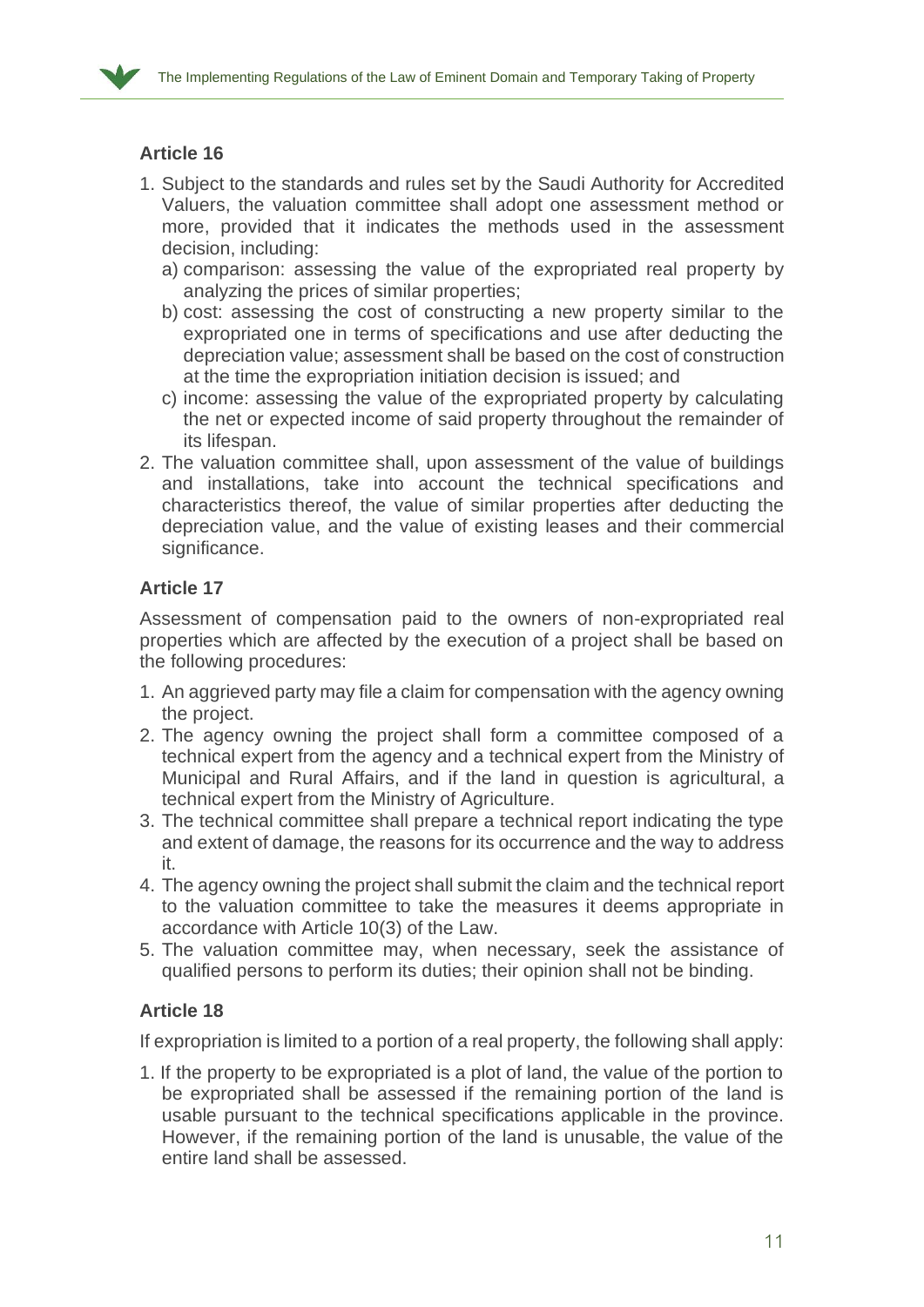

- 2. If the property to be expropriated is a land with buildings and plants thereon, the following shall apply:
- 2.1 Only the value of the portion of the land to be expropriated shall be assessed if the remaining land is usable pursuant to the technical specifications applicable in the province, provided that the buildings and plants are not affected.
- 2.2 Only the value of the portion of the land to be expropriated and the affected buildings and plants thereon shall be assessed if the remaining portion of the land, buildings, and plants are usable pursuant to the technical specifications applicable in the province, provided that the costs of repairing and restoring the remaining portion of the buildings are added to said value if they are equal to or less than the value of such portion.
- 2.3 Only the value of the portion of the land to be expropriated shall be assessed if the remaining land is usable pursuant to the technical specifications applicable in the province; the value of the entire buildings or plants shall be assessed if the remaining portion thereof becomes unusable after the portion needed for the project is expropriated.
- 2.4 The value of the entire property, including the land and buildings and plants thereon, shall be assessed if the remaining portion of the land, after expropriation of the portion needed for the project, becomes unusable pursuant to the technical specifications applicable in the province.
- 2.5 A committee, formed by the relevant municipality or sub-municipality and the agency owning the project, shall assess the usability of the remaining portion of the property and shall submit its report to the agency owning the project to refer it to the valuation committee to determine the proper compensation in accordance with applicable procedures. If such land is agricultural, the committee shall be joined by one or more technical experts from the Ministry of Agriculture.
- 3. The agency owning the project shall bear the costs of demolishing and removing the remaining portion of the building if it is unusable.
- 4. The property owner may request to benefit from the remaining portion of his property if it is adjacent to another property he owns by an independent title deed.

The agency owning the project may offer the owner of an expropriated real property a State-owned property as compensation, upon completion of the necessary procedures and upon the approval of the competent authority, in accordance with the following:

- 1. Obtaining the consent of the owner of the expropriated real property, including his initial approval of in kind compensation instead of monetary compensation.
- 2. Ensuring the substitute property is located within an approved plan, is free of defects and claims, and is not invested or leased.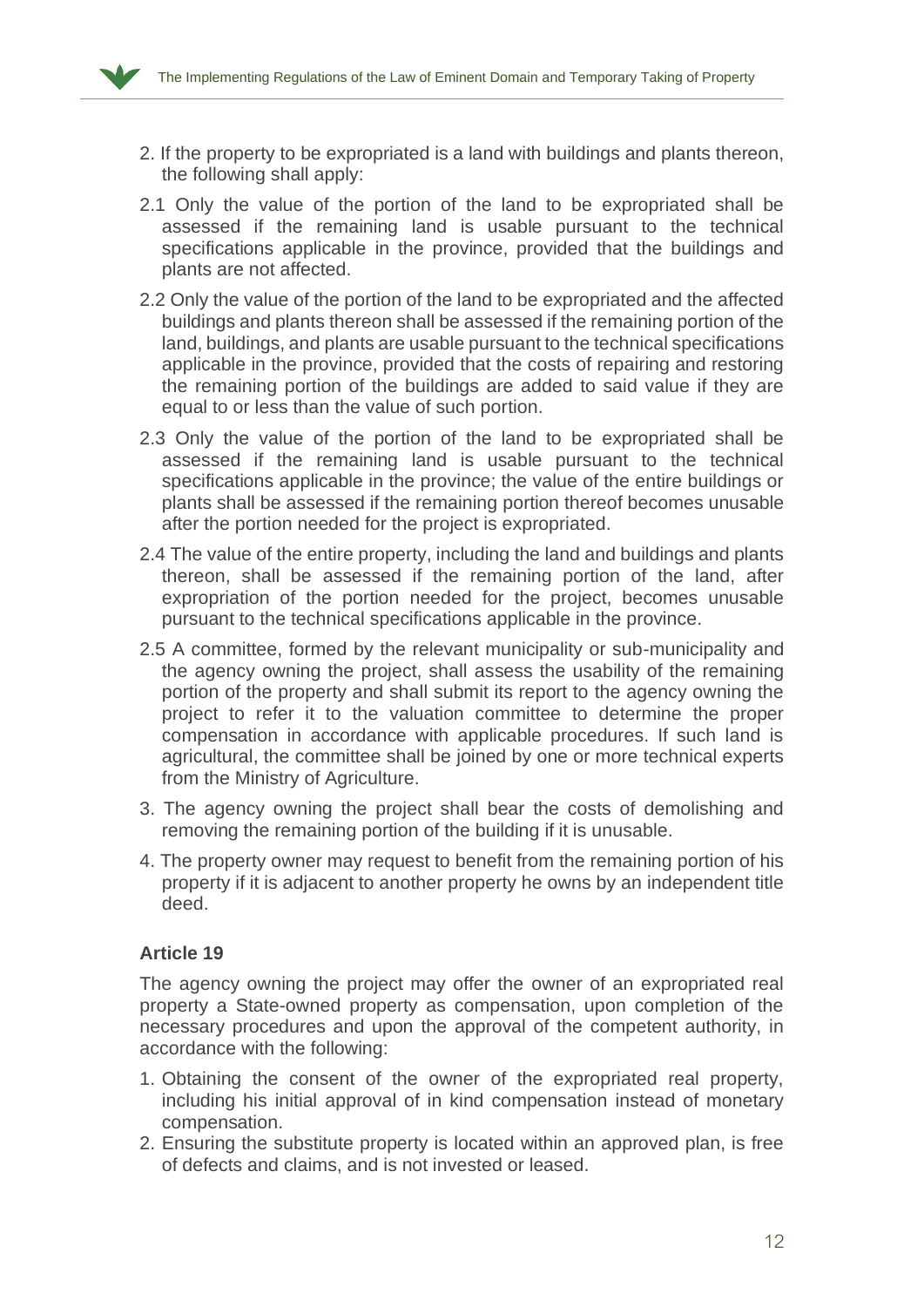

- 3. Requesting the valuation committee to assess the value of the expropriated property and the substitute property contemporaneously within a period not exceeding 90 days.
- 4. Ensuring the monetary value of the substitute property does not exceed 30% of the monetary value of the expropriated property.
- 5. Issuing a decision by an authorized person approving the completion of the compensation proceedings upon the owner's written acceptance of the valuation committee's decision. The agency owning the project shall take the necessary measures to transfer ownership of the substitute property to the owner, provided that conveyance of such property to the owner is conditioned upon conveyance of the owner's expropriated property by a notary public or the court.

Failure to identify the owner of the real property subject to expropriation shall not preclude commencement of the execution of the project, provided that the agency owning the project keeps an independent dated record for each case, wherein the following information is included:

- 1. Name of the project and a copy of the expropriation initiation decision.
- 2. Location and coordinates of the property subject to expropriation.
- 3. Report of the inventory committee.
- 4. Area expropriated from the property for execution of the project, and photos of the site subject to expropriation.
- 5. Report of the valuation committee.

Said record shall be kept with the agency owning the project for future claims.

### **Article 21**

The documents for completing compensation procedures shall include a copy of the expropriation initiation decision; a copy of the title deeds; a detailed plan of the property indicating its boundaries, expropriated portion, and remaining portion; as well as the reports of the inventory and valuation committees.

# **Article 22**

If the agency owning the project decides to relinquish a previously expropriated real property or a portion thereof and such property cannot be allocated to another project for public use, it shall take the following into account:

- 1. The relinquishment decision shall be issued by the authorized person at the Ministry of Municipal and Rural Affairs and the State Properties General Authority, as applicable, without prejudice to relevant laws and directives.
- 2. A copy of the relinquishment decision shall be delivered to the owner of the expropriated property or his heirs at his place of residence or place of work, and another copy to the agency owning the project.
- 3. The relinquishment decision notification shall include:
	- a) the name of the agency owning the project;
	- b) the notification subject and date;
	- c) the full name of the owner of the expropriated property or that of his heirs;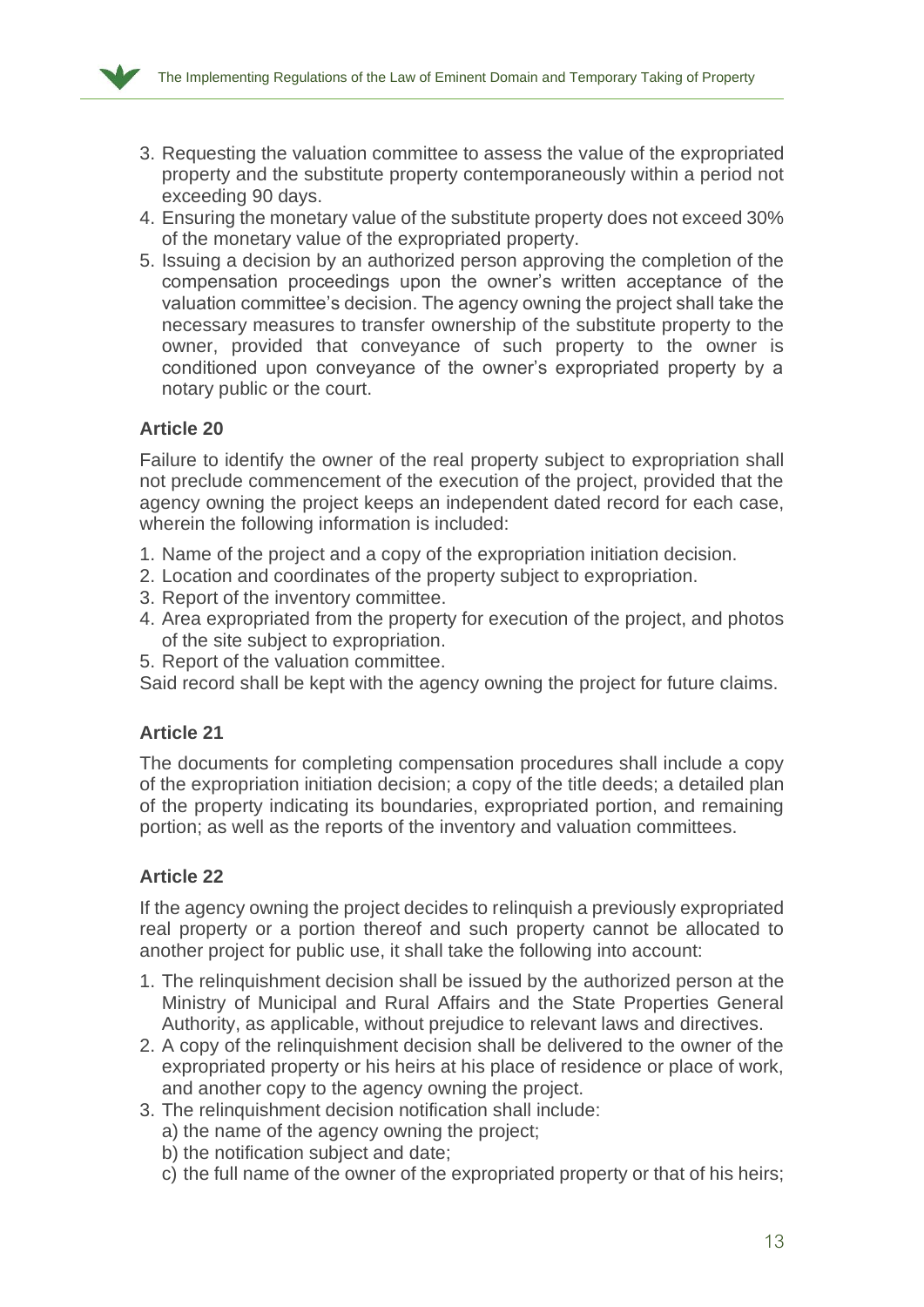

and

- d) the name of the employee or any other person who made the notification, the name of the agency where he works, and his signature on both the original and its copy.
- 4. If the address of the owner of the property to be relinquished or his heirs cannot be identified, notification of the relinquishment decision shall be made by publishing it in a local newspaper and through any electronic medium.
- 5. If a person whose property was expropriated or any of his heirs wishes to reclaim said property, he shall submit a written request to the agency owning the project within six months from the date of notification of the relinquishment decision, provided that he returns the compensation he was paid.
- 6. If the period referred to in paragraph (5) of this Article expires and neither the owner of the expropriated property nor any of his heirs submits a request to the agency owning the project to reclaim said property and return the compensation he was paid, the agency owning the project may, as it deems appropriate, dispose of the same for public use in accordance with applicable laws.

## **Article 23**

If a government agency needs to temporarily take a real property, the following procedures shall be taken into account:

- 1. The temporary taking decision shall be issued by the authorized person.
- 2. The government agency shall, prior to the temporary taking of the property, prepare a report which lists the properties to be taken along with their description, and shall deliver a copy thereof to the owners and occupants or their representatives in order to match the condition of each property as stated in the report against its condition upon the expiry of the temporary taking.
- 3. The compensation for the period during which the property is temporarily taken shall be assessed by the valuation committee, provided it is not less than its rental value for the same period, in addition to any resulting costs. The decisions of the valuation committee shall be passed by majority vote.

# **Article 24**

- 1. The agency owning the project shall, upon deciding to return a temporarily taken real property, notify its owner or his heirs of the decision by delivering a copy thereof to his place of residence or place of work at least 30 days prior to vacating said property, and another copy shall be kept with the agency owning the project.
- 2. The notification referred to in paragraph (1) of this Article must include the name of the agency owning the project; the notification subject and date; the full name of the owner of the property subject to temporary taking or his heirs; and the name of the employee or any other person who made the notification, the name of the agency where he works, and his signature on both the original and its copy.